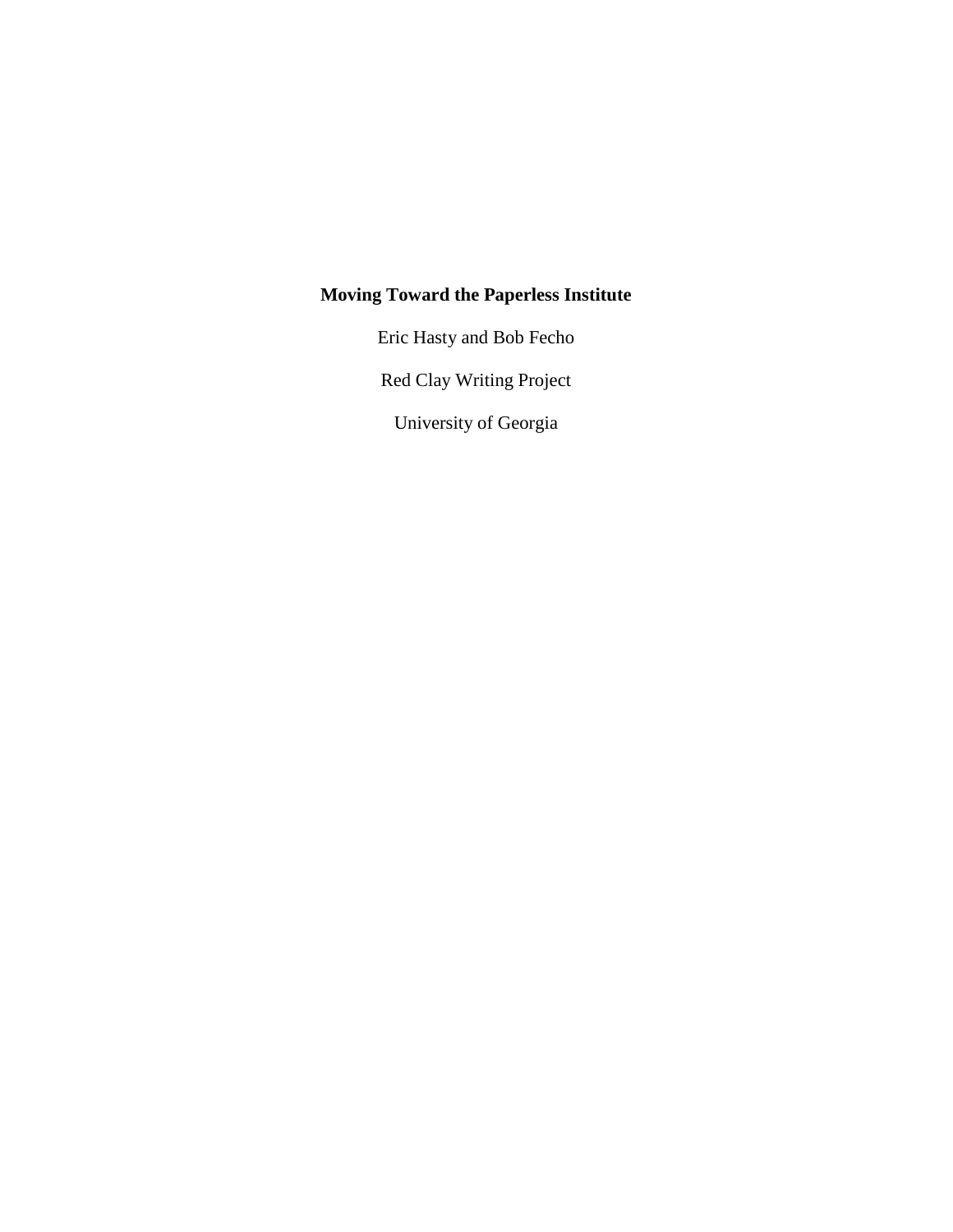## **Bob's Experience**

It's 1986. The Philadelphia Writing Project (PhilWP) is conducting its first invitational summer institute.

Some thirty of us sit in the classroom, each with a pen or pencil, notepad or binder, and massive bulk pack of readings. The facilitation team has markers, highlighters, and what seem to be endless pads of flipchart paper. When we write, as we do often, the room is silent except for the scratching of point on paper. Journals are handwritten and, looking over someone's shoulder, you see numerous scratch-outs, arrows, and add-ins.

At the end of the day, reaction sheets are passed out and we, in block letters or cursive, record our excitement and concerns. These sheets are collected, carefully pored over for feedback, and stored in massive three-ring binders. Near the end of the institute, we submit a piece we like to the facilitators, who run off copious copies, bind them with a colorful cover, and distribute them on the last day. Determined to stay connected to this great group of like-minded teaching souls, we develop a newsletter. It gets typed monthly on an IBM Selectric, retyped after revision, copied, and sent via regular mail to our membership, which grows by thirty each year.

A year later, when we develop a journal for teacher-consultants' writing, we're finally working with word processors, but still the process involves many handwritten drafts and much copying. Copy centers are our friends, as are the post office, staplers, label sheets, and Wite-Out.

# **Eric's Experience**

It's 2008. The Red Clay Writing Project is in its sixth summer institute.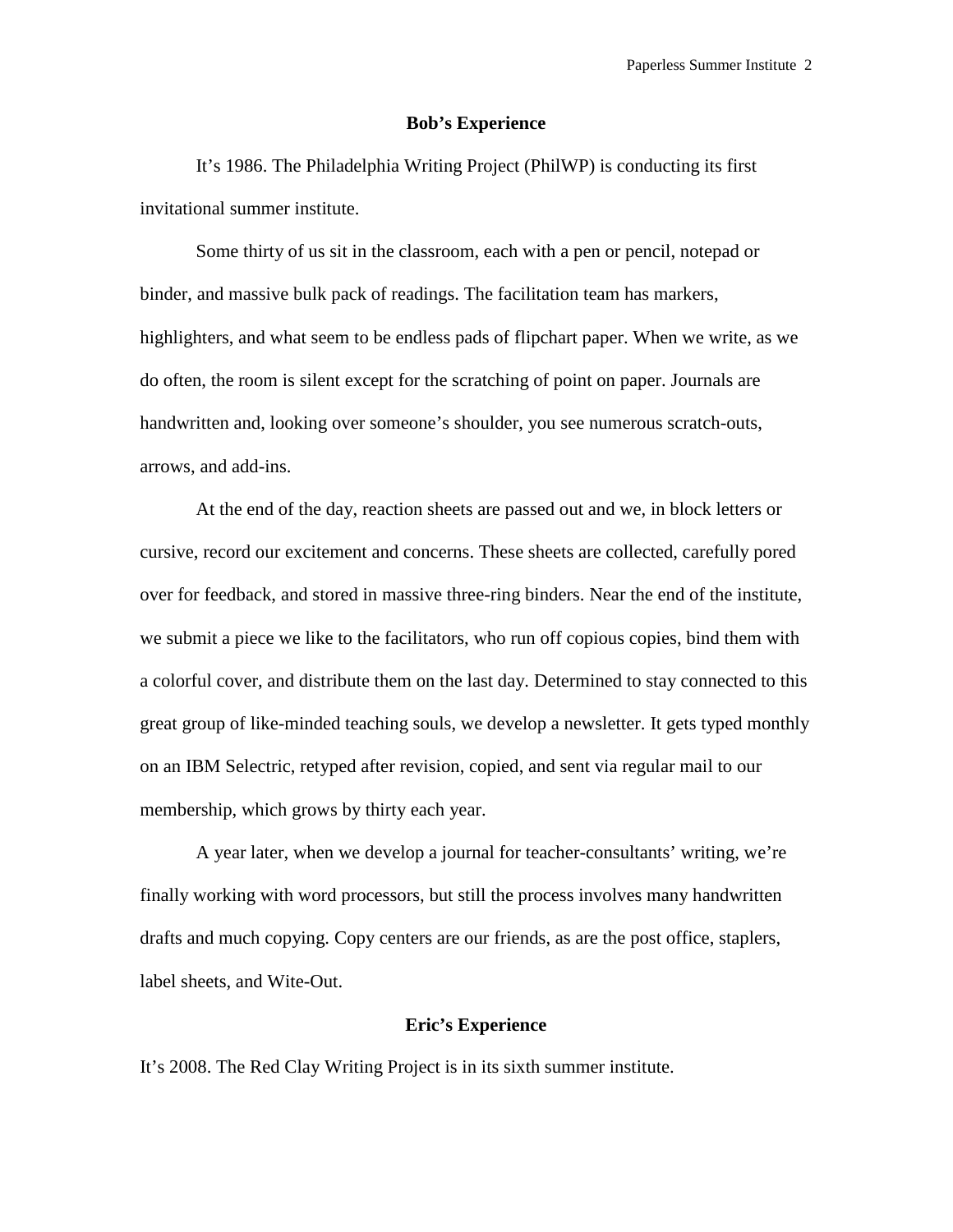There are 25 people in the room, each with a laptop in front of her or him, looking at the projected outline of today's activities. While a few participants have printed the readings from the night before, most have them open on their laptop. There are post-its and pens at every table, but they are used more for scribbling phone numbers or lunch plans than for the work of the writing project.

When we write, the room is silent except the tapping of fingers on keyboards. Notes are typed and saved in special files dedicated to this summer's work and passed among the group via email and returned with comments inserted, sections highlighted, and revisions tracked. At the end of the day we all open our laptops one last time to type a response into an online survey. The leaders then meet and talk about how nice it is not to have to decipher handwriting before poring over the responses to plan the following day's work. The responses are left on the internet as a living archive and eventually converted into a spreadsheet and placed in a file on a hard drive in the Red Clay office until it is time to produce our annual report.

During our final meetings our projects are presented on the large screen, and then collected in our virtual classroom for all past, present, and future participants to enjoy. We stay connected via our listserv, and we disseminate new information via our Web page. We recruit members to the Army of Dorkness (our site's technology team), Project Outreach, and our professional groups via email. We set meetings using Meeting Wizard, and we blog about our classrooms.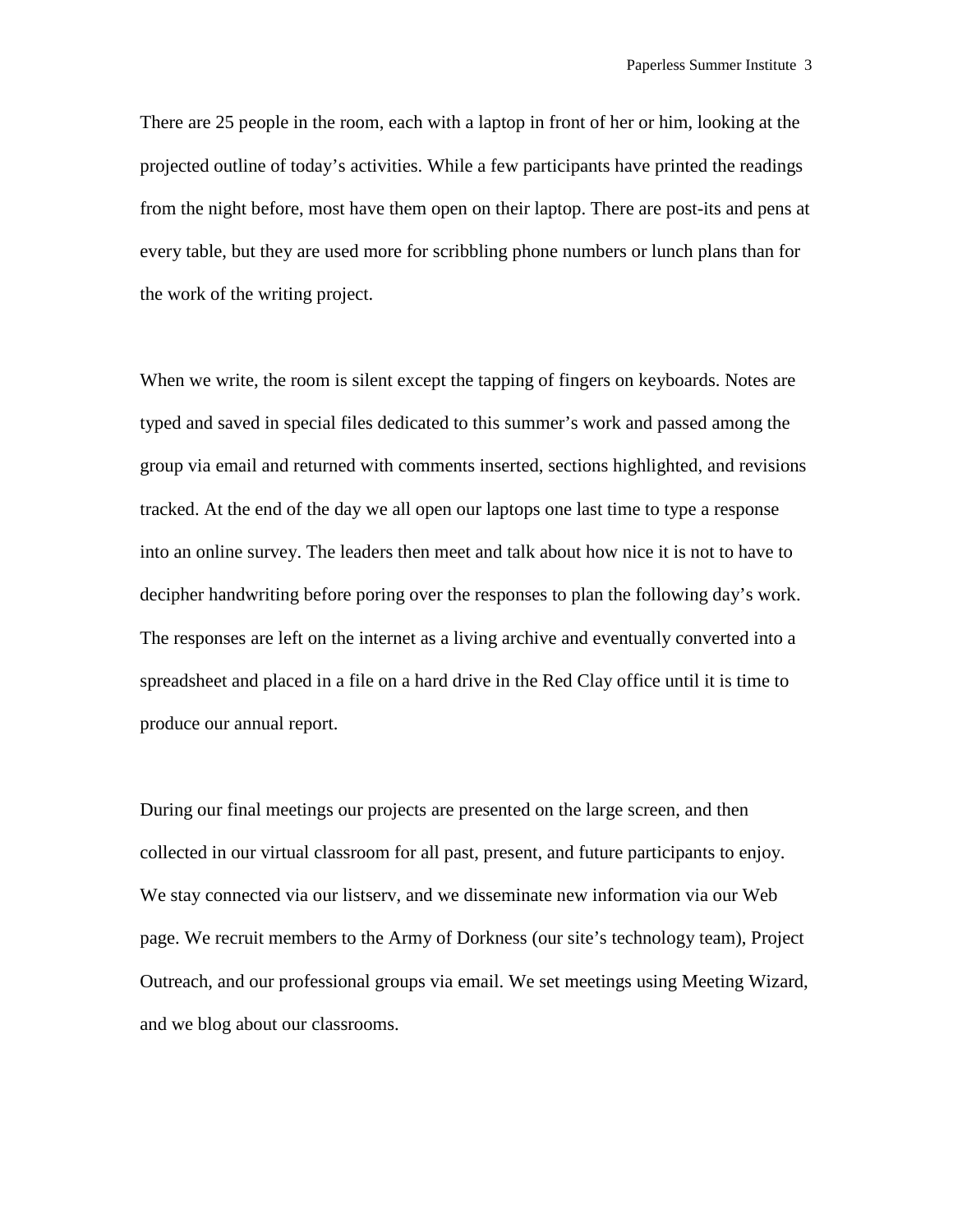The town's largest copy center has gone out of business, but our facilitators are on a firstname basis with members from the office of instructional technology as they provide us with spare laptops, LED projectors, digital video cameras, and computer labs.

## **Setting Our Purpose**

Two summer institutes, two writing project sites, twenty-two years apart. The frameworks for both are remarkably the same—journal entries, dialogue about readings, investigation of our own writing, sharing, reacting, exploring. But one had paper at its center and the second is moving steadily toward becoming paperless. We're not sure this latter experience is entirely to be wished for. We do know that more and more frequently for us in Red Clay it seems to make sense. Because we feel the pull and allure to go paperless, we are interested in exploring this shift and thinking about not only what we have gained during this time, but also what we have lost, and the implications of both.

Our point is not to call attention to our writing project site and highlight our technological accomplishments. Although we have been promoting digital literacies and encouraging our participants to bring their laptops to the summer institute for four or five years now, we don't see ourselves as being particularly innovative in our uses of technology. In many ways our move toward the paperless institute was not intentional.

Over the past six years, however, we have consistently shifted away from a traditional paper-and-pencil stance and toward facilitating summer institutes, developing and publishing our writing, and engaging in site business electronically. So this article calls attention to what it means to bring more electronic media into play in a summer institute and other writing project activities. By interrogating our choices, we hope to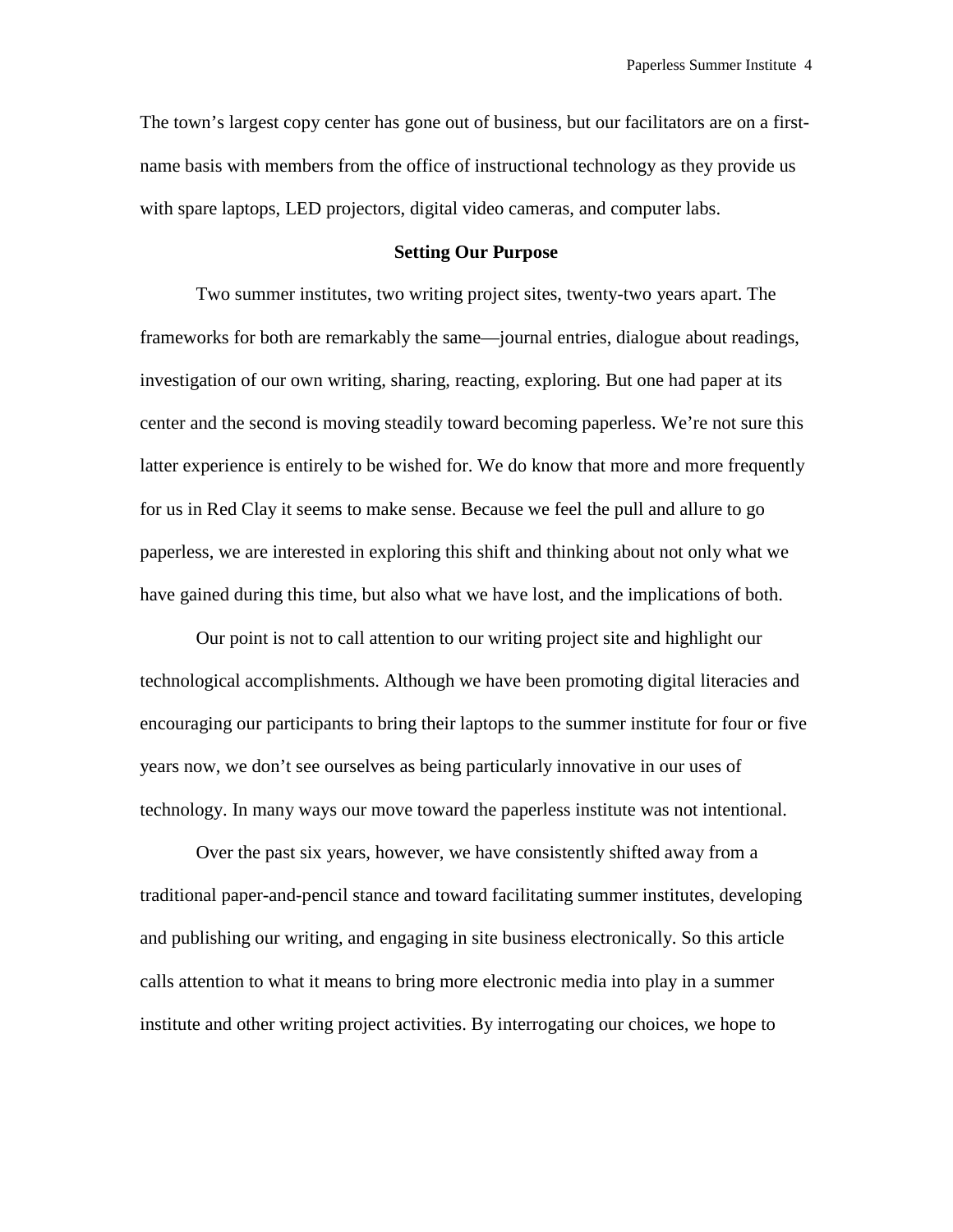bring the dialogue to the surface for all writing project sites and perhaps point toward some useful guidelines for these developments.

#### **Differing Contexts**

In 1986, PhilWP and all other writing project sites really had no choice. Paper was the medium. To put things in perspective, the first Macintosh computer came on the market in 1984. The Web was limited to university science departments and government installations. Writing was done with paper, pens, pencils, and typewriters. Reproduction took place on copiers. Bob recalls great care being taken to provide summer institute fellows with sturdy legal pads—the good kind that had a thick bind at the top, a sturdy back, and perforations that actually provided a clean separation. Those pads had to hold up to a lot of abuse.

However, when Red Clay began in 2003, the Internet was well established and laptops had all the speed and capacity of more bulky desktops. Still, the computer in our 2003 summer institute, if not exactly a rare commodity, was viewed as the minority medium of choice. About a third of the fellows brought computers, enough to have at least one laptop per table in order to facilitate common Web page browsing. It was also enough that those without computers complained about the click-clacking of keyboards during writing time, and felt justified as the majority voice in asking those making the clacking to go elsewhere so that paper and pencil writers could work in relative quiet.

Three years later, fellows with laptops far outnumbered those without, and in our last three years, all of the fellows have had laptops in front of them every day. Rather than considering legal pad choices, Red Clay facilitators seek long and strong surge protectors. Those of us who facilitate have become accustomed to fellows sitting across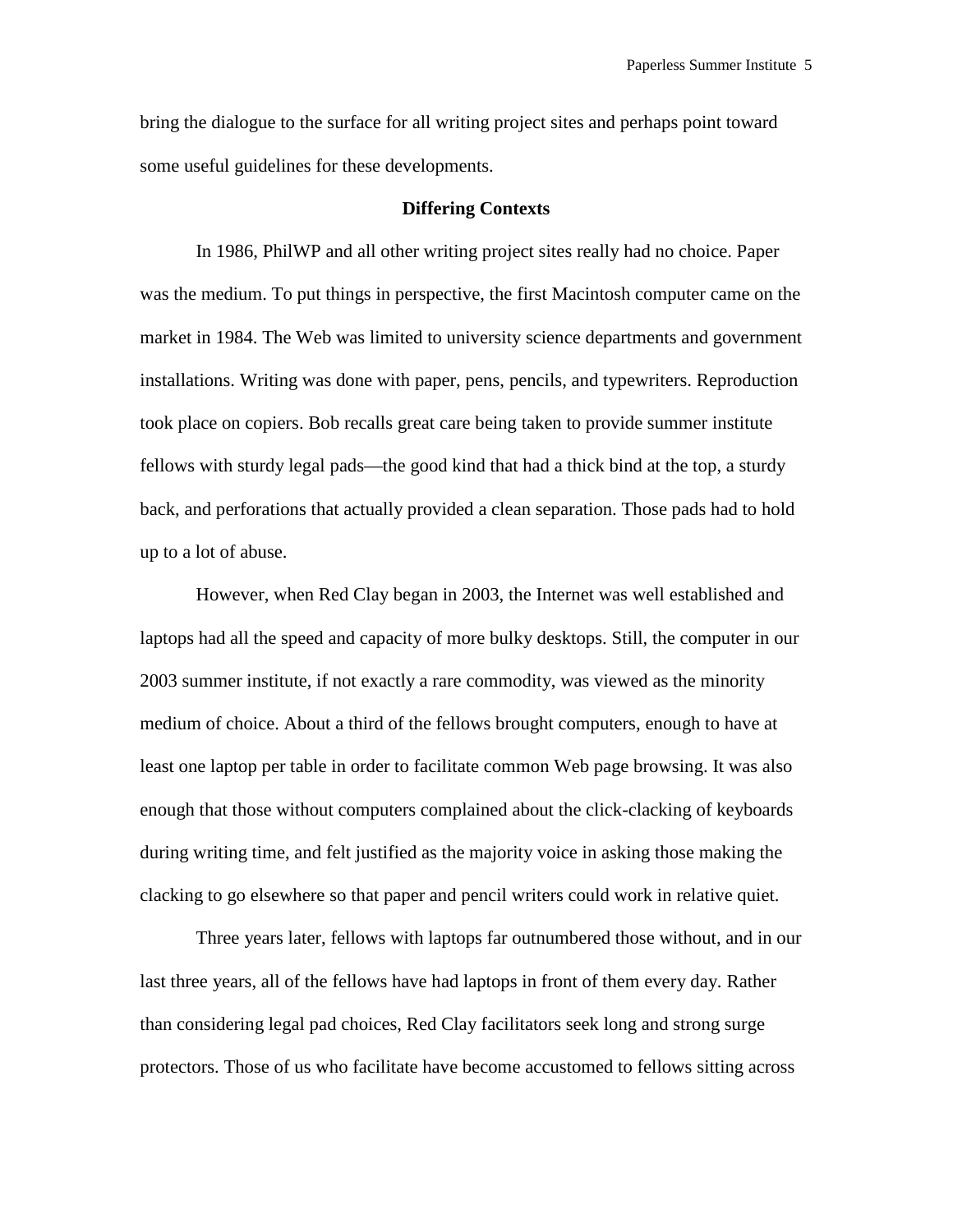from each other, lids flipped up on their laptops and fingers poised on keys like dueling pianists. Laptop etiquette has become something to be discussed. Curiously, however, in our most recent summer institutes, no one mentions the clatter of keys. It's what we do.

#### **What If?**

As we noted, a shift toward greater use of technology in the summer institute has been sometimes haphazard, sometimes serendipitous, but also sometimes ignited by the question "What if?"

An example can be found in our daily feedback protocol. Our participants end each day by answering three questions: What stood out for you today? What were your concerns or issues? Do you have any additional comments? The responses are reviewed and used by the facilitators to prepare for the following day. Through the first four years of the institute, the comments were handwritten, sometimes hurriedly, just before the fellows left for the day. Facilitators would then gather around a table. Each would be dealt a share of the reaction sheets and would proceed to read, highlight, and comment. When each of us finished with a set of reactions sheets, we passed them to our right and read the new set placed before us. Handwriting was always an issue, as were storage space, accessibility, and short responses with little detail.

But in our 2007 summer institute, we facilitators wondered aloud, "What if these responses could be put online?" Within minutes, Eric ignited a sea change in Red Clay by creating a way for fellows to answer these questions via an online survey tool. Now, instead of mad scribbling, happy goodbyes, and plans for beer that night, the sounds at the end of any day in the summer institute have become mad typing, happy goodbyes, and plans for beer that night.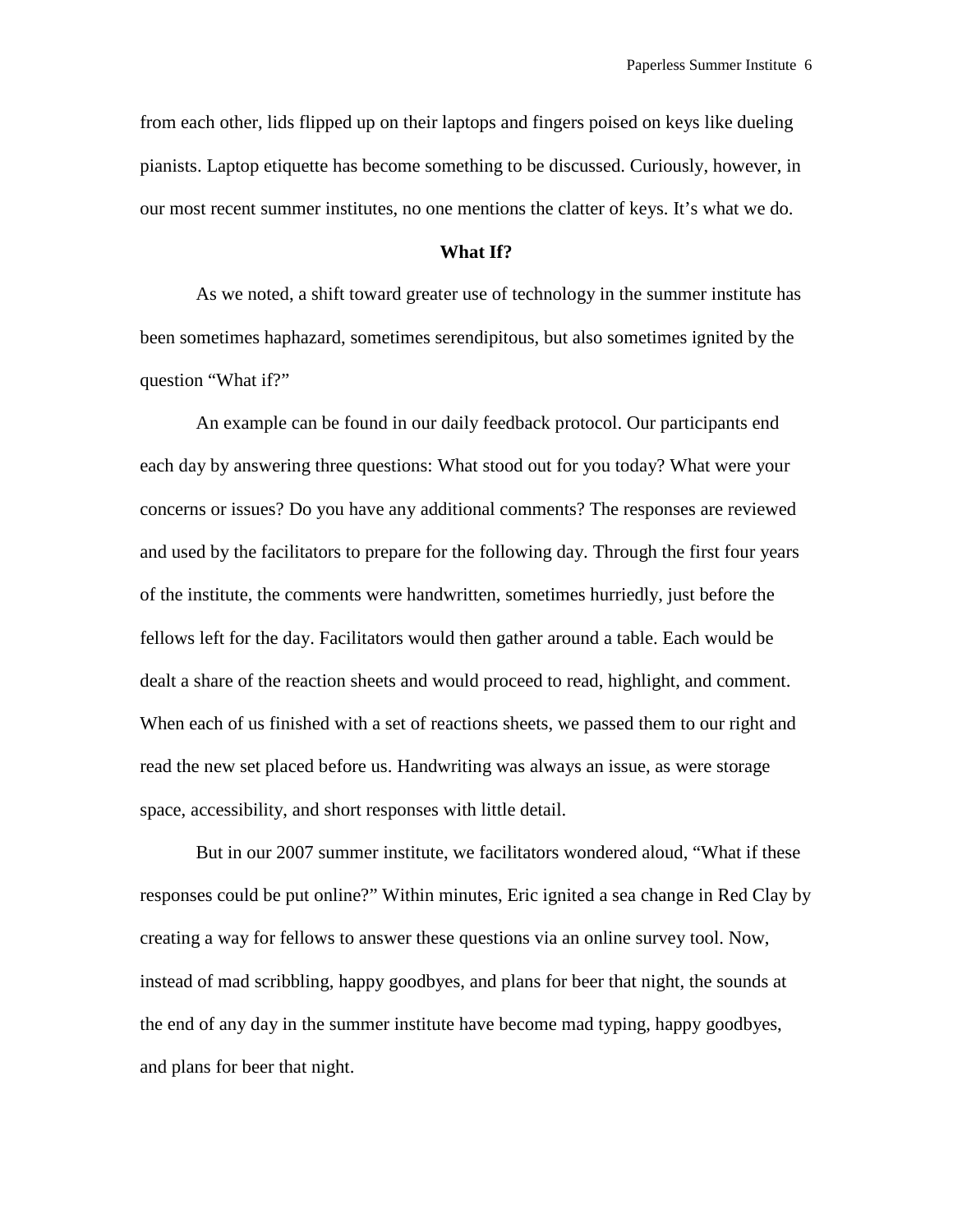Facilitators still gather around a table, but each has a laptop, focusing on the content rather than the handwriting and having all the responses for each question collated in one place. What's more, the e-archive of the reactions is immediately accessible to all of the facilitators at any point and at any time of day. Wake up in the middle of the night troubled by a comment on the reaction sheets, you can call it up on your home computer and try to figure out an appropriate response. Perhaps most important, more fellows, maybe supported by the ease of typing, seem to write longer, more detailed, more helpful responses.

One "what if" begat others. What if we had fellows write online reactions to readings on the afternoon we discussed them and their impressions were still fresh, rather than waiting till the end of the institute? What if those readings were all available online? What if we sent daily agendas through the listserv rather than copying them? All little shifts that saved us paper, expense, and effort while increasing our capacity to archive with greater accessibility and detail.

## **A More Complicated Negotiation**

Aside from the loss of the eccentricity of handwritten responses, mostly the shift to detailed online reactions has given more than it's taken. But continuing Red Clay's love affair with flipchart paper has been more complex.

Flipchart paper is amazingly versatile, allowing for a range of voices to be exercised and immediate, multiple, and broad viewing of results. Teaching protocols like carousels, gallery walks, and various forms of data charting all seem to cry our for flipchart paper. It feels substantive, tactile, and collaborative when pen, marker, or crayon is applied to paper in a small-group activity.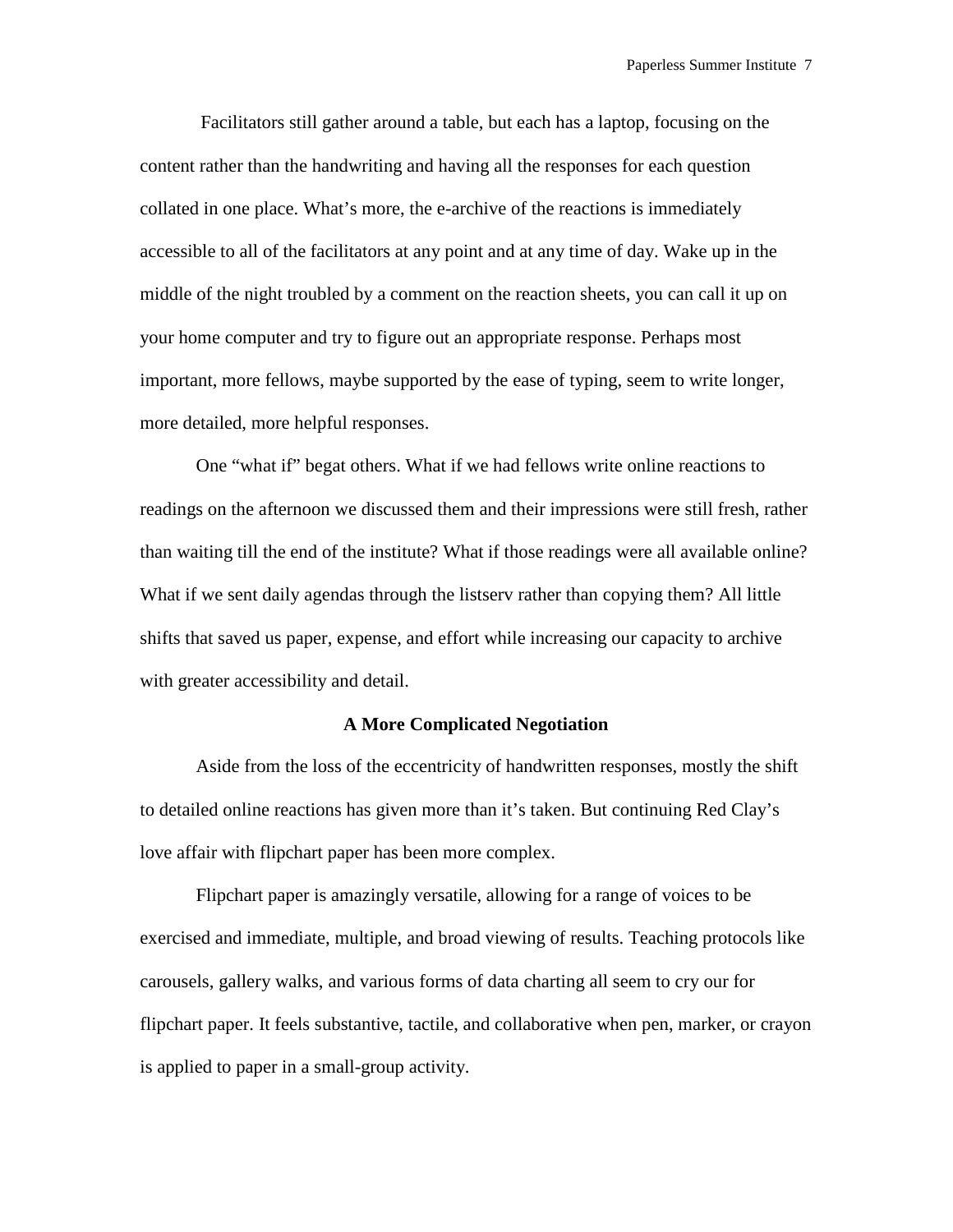JoBeth places a giant-sized post-it at each table, Anne inaugurates a silent book discussion, or Lois arranges rows of paper each labeled with a key idea or quotation to guide the responses, and somehow, learning magic seems to happen. Fellows sit together and write simultaneously on the same idea and then reflect together. Paper products stare back at the reader with different colors, handwriting, and often images. Writers express ideas artistically as well as through language. Arrows are drawn and points doubleunderlined. The fanciful adjust the presentation by writing upside down from the others or in spirals—a practice Eric loves but Bob abhors.

In 2003, wall space was a rare commodity in the RCWP summer institute and a reflection on flipchart paper was often lucky to last a day, much less a week, without being covered up by another reflection from another collaborative activity. The room became, not cluttered, but rife with flipchart paper capturing our day's work together. When we wanted to reflect on an idea from last Thursday, we had to look around the room, and sometimes under old papers, to find what we had said.

In our most recent summer institute, we continued to use flipchart paper to track our weekly and daily work, but it did not consume the room as it had in the past. Thanks to flash drives, email, wireless Internet, and ubiquitous overhead projectors with monitor hookups at your beck and call, it takes only seconds to have an image up for the world to see. With speaker attachments we can have film, photos, music, and text dancing before the eyes of our audience. With a simple email everyone in a room can literally be on the same Web page, wiki, or blog—reviewing, reflecting, and commenting simultaneously.

But the results and reviews are mixed. For example, Bob has done carousels, chalk talks, and even gallery walks with computers. He likes the fluid permanence,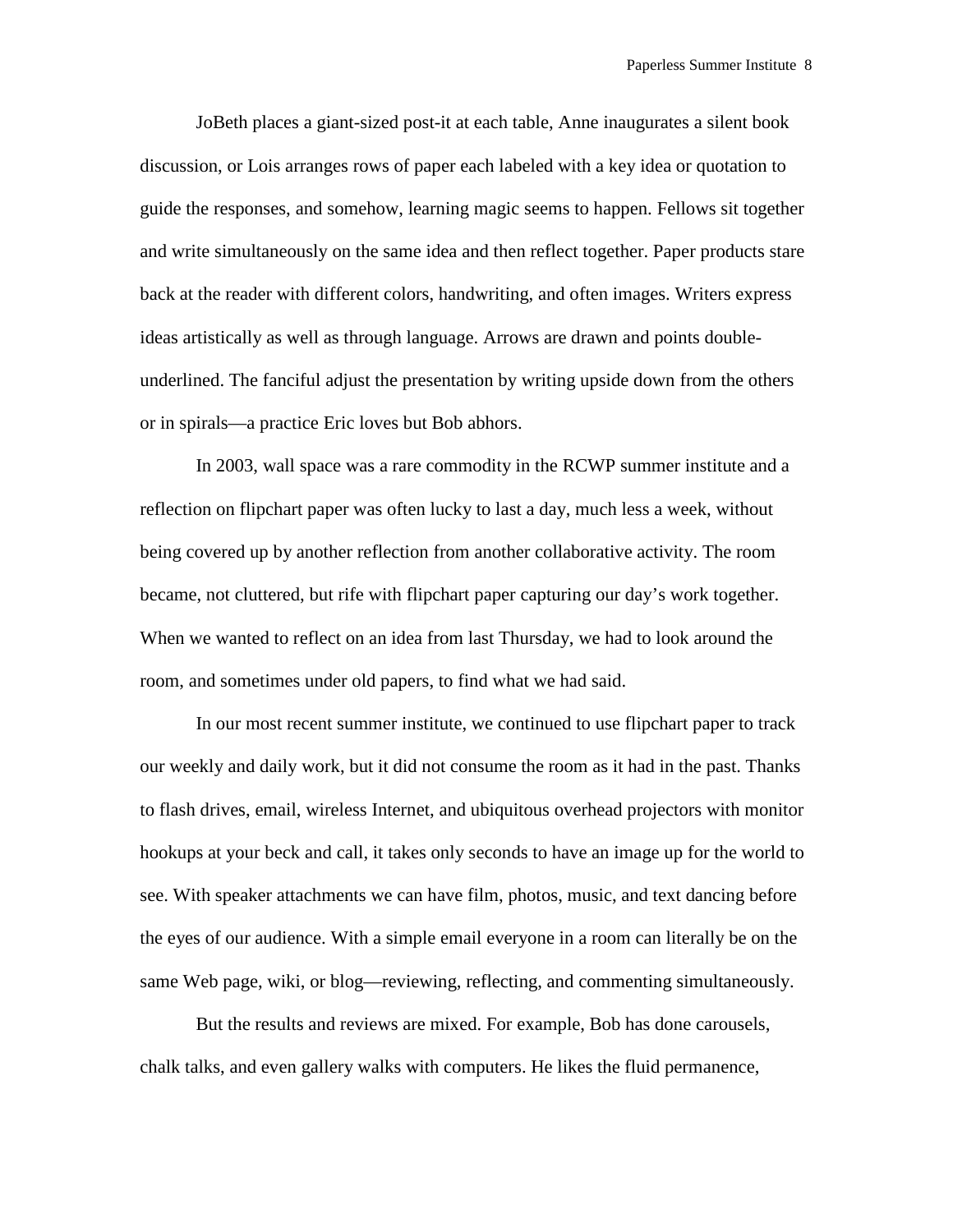meaning that the resulting work is still open to change, but it's also accessible to everyone, even when they are away from the room housing the summer institute. Still, as Eric points out, a sense of community, both in creation and viewing, gets somewhat lost. Only one person can be adding comments on a computer at a time, as opposed to a small group literally crawling all over flipchart paper. And, although the wiki page allows for more comments, it can't all be easily viewed at once, even if projected, as can multiple sheets of flipchart paper.

We, at least at this point, can't imagine laptops replacing flipchart paper, but they've become an option, a possibility in the repertoire. If the facilitation team is planning a group activity, we have to at least ask ourselves, What do we gain and how will this work be different if we gather it electronically? Frequently for Bob that choice comes down to How necessary and continually accessible does this work need to be? If the response is anywhere from *moderately* to *highly*, he is more likely to opt for an online response, preferably on a wiki. If engagement, creativity, and collaboration are more important, he might lean more toward flipchart paper. In the end, it's always about why and how.

#### **Teaching and Learning Explorations**

As mentioned earlier, laptop etiquette is always an issue. In 2004 Dixie Goswami visited the summer institute and discussed her work with the Bread Loaf School of English. As she talked, Eric quietly surfed the Web to find the websites of Bread Loaf, the schools being discussed, and the project. Having this textual reference in front of him helped shape his understanding of what was being presented. However, he could have just as easily been reading email, and anyone on the other side of the monitor would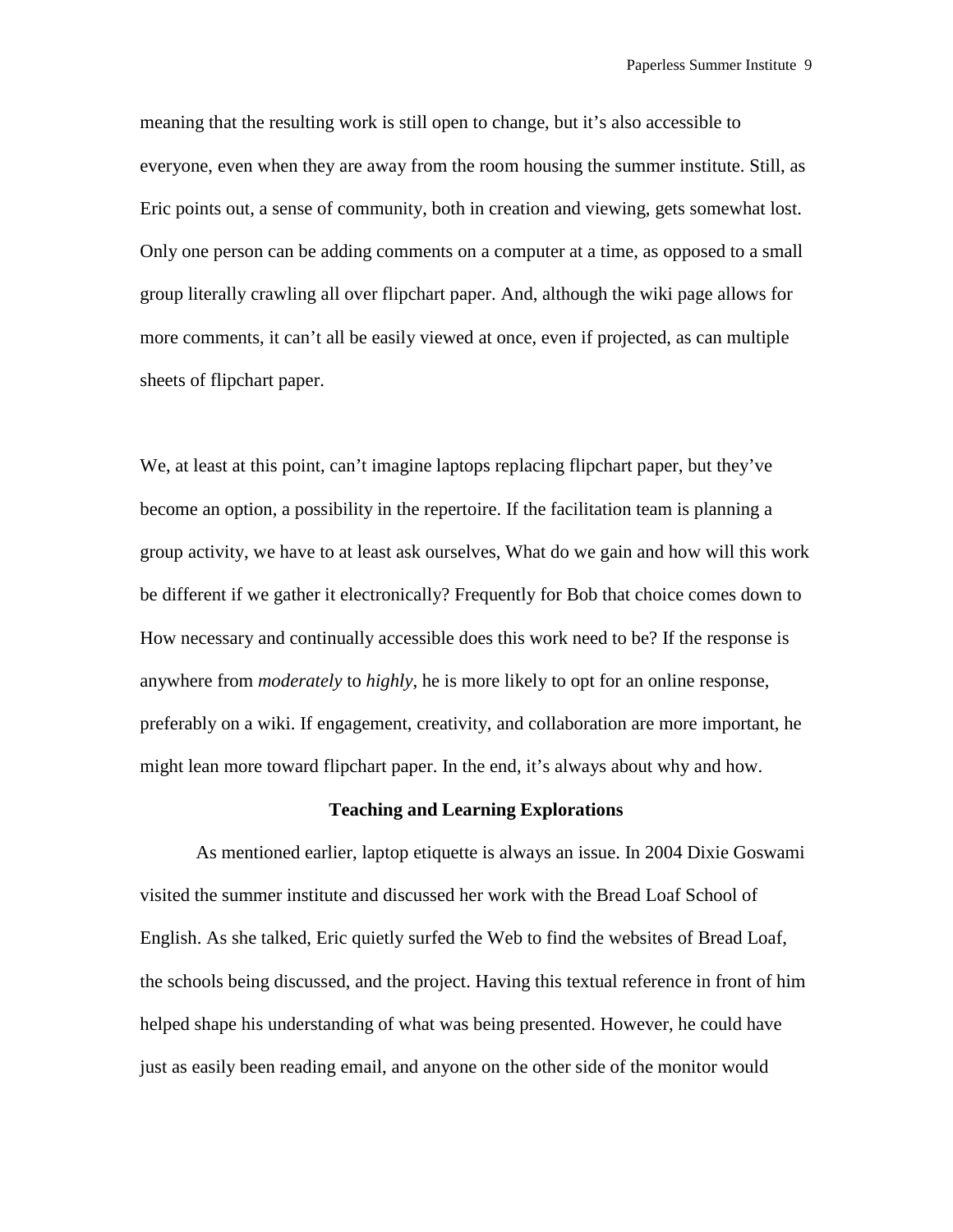never have known. Or worse, they might have suspected that aimless surfing was exactly what he was doing.

Technology can promote an off-task behavior that is counterproductive to discussion. The lure of Facebook, email, and YouTube can pull teacher-consultants (and even facilitators) into another world that shuts out the discussion outside the screen. Granted, people have always doodled or written haikus to survive meetings, but these don't absorb attention the way the online media do. The computer allows you to completely escape the discussion at hand, and although this is sometimes a very happy place for the individual, it can be detrimental to the group.

We have been tempted to set rules regarding laptop use during summer institutes and RCWP meetings. At times we have asked people to close their monitors, but this, too, is problematic, as it prevents the sort of exploration Eric enjoyed in 2004 or the ontask email note during a summer institute discussion prompting someone to share a point they had made to you in writing group. Central to the Red Clay summer institute experience are our Teaching and Learning Explorations (TLEs), or what many NWP sites call teaching demonstrations. Summer institute fellows identify a burning question that springs from their practice and provide the summer institute audience with a sense of why that question is significant, share activities or approaches that have been successful in negotiating that issue in their classrooms, and then provide a focus for trouble-shooting or complicating some aspect of that issue that feels unresolved. Within the dialogic and inquiry-based frame of the TLE, summer institute fellows get to showcase their strengths and seek ways to analyze and adjust areas of concern.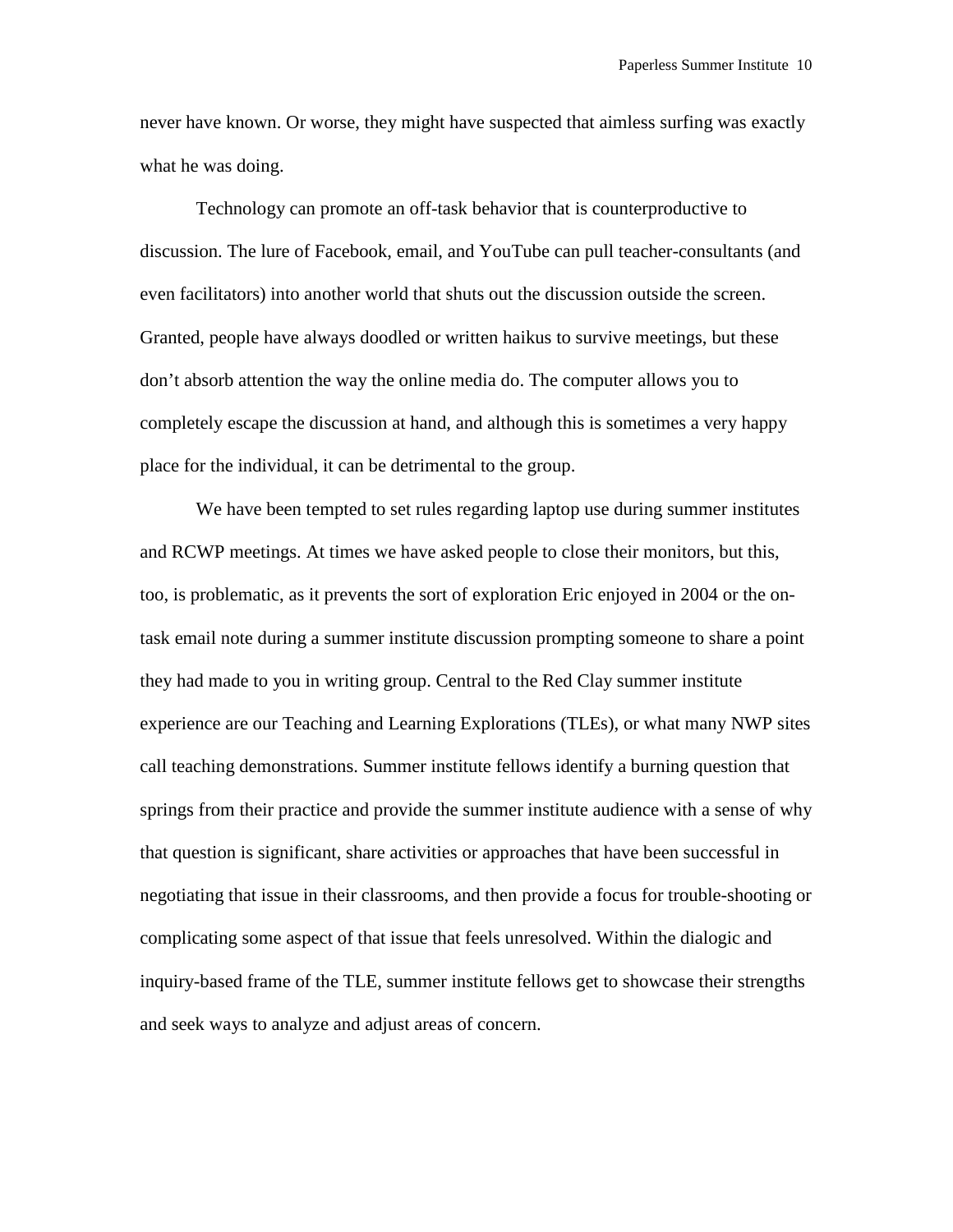In 2003, TLEs often focused around paper: flipchart paper group activities, individual responses in notepads, written feedback on reaction sheets. It took the entire first institute and much refinement over the winter for the concept of the TLE as a space of dialogue and inquiry to emerge. The TLEs continue in this tradition, although technology plays a larger role these days. Perhaps as a result of our focus on digital literacy projects, computer slide presentations (i.e, PowerPoint and Keynote) and other computer-based media (e.g., iMovie, Movie Maker, Comic Life) have become key ingredients in most if not all TLEs.

This emergence is both exciting and troubling. A well-produced slideshow coupled to a protocol that helps to unpack the issues raised in the show can be a powerful tool for fellows trying to dig deep on an issue of practice or further develop a writing idea. However, computer slide presentations and the like are often used in ways that tend to promote monologue rather than dialogue. Having talking points flashed on the screen can lead to talk-ats or, worse, read-ats, where the facilitator of the TLE becomes a reader of material off the screen. For this reason we have been forced to rethink our ways of scaffolding TLEs with fellows in order to promote a discourse that seems more in keeping with the dialogic intention of the work. It has never been a question of banning the technology, but more one of using it in ways that support collaborative and nuanced inquiry.

#### **Our Unofficial Policy**

We have often discussed but are reticent to establish a policy or protocol concerning technology use within our site. Eric's omnipresent use of the computer during the 2004 summer institute was, at the time, quite a problem during the leadership team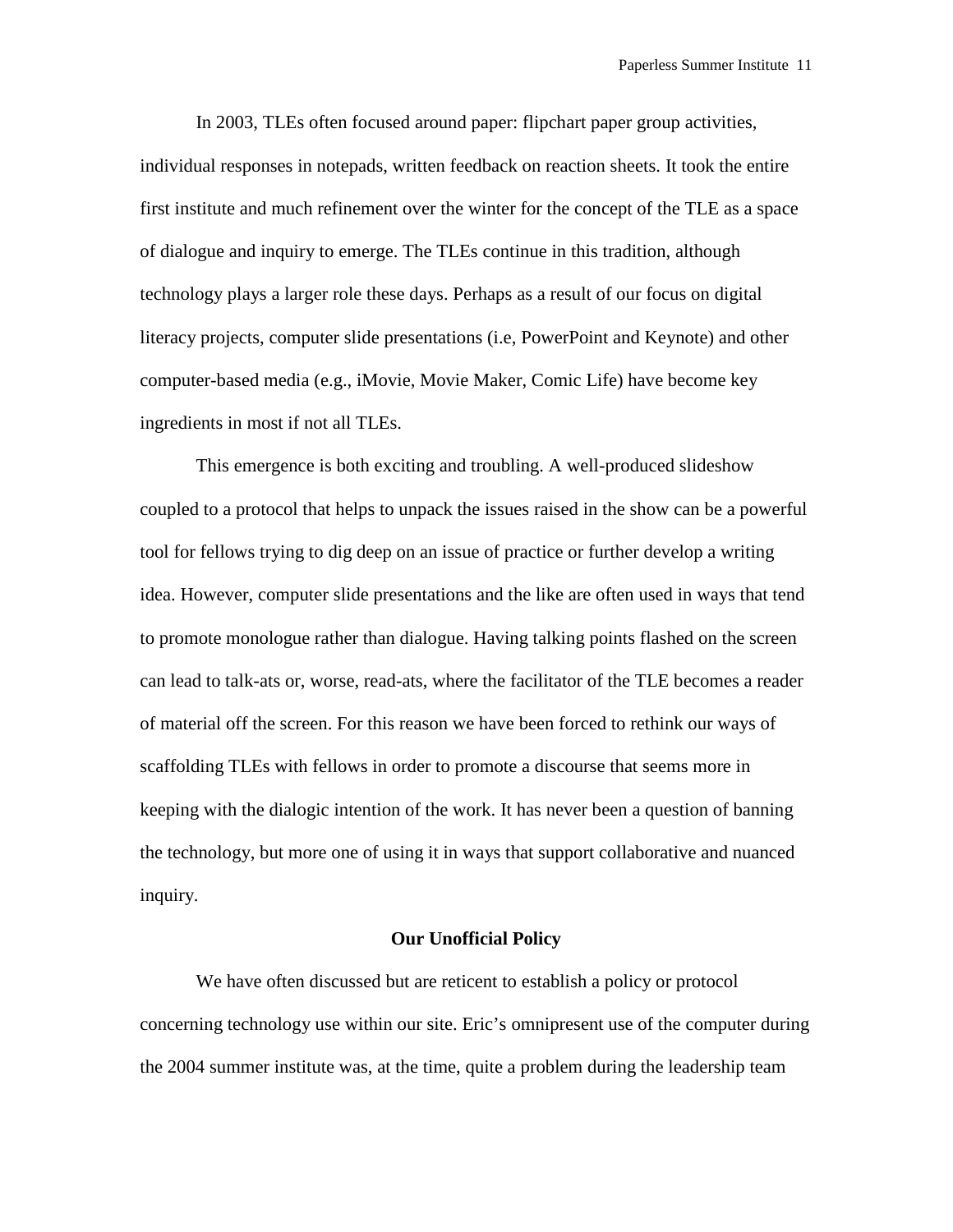meetings. We were constantly wondering what he was doing while hiding behind his computer screen. Was he checking his email? Looking up something on Wikipedia? Taking notes? Should we care? Regardless of whether he was on or off the task, his behavior was distracting to others, and this became an issue that we had to address.

As mentioned earlier, at times we have mandated that participants close their monitors to ensure that people did not use the computer as a tool for avoiding the larger discussion. However, we have never mandated that people put down pens because we were afraid they might be doodling. As we have become more aware of this double standard, we are less likely to autocratically mandate particular technologic habits. Our interaction with technology is becoming ever more complicated, and our kneejerk reactions often serve to stifle rather than promote dialogue. For this reason, we at Red Clay tend to err on the side of acceptance rather than rejection. However, even this is not entirely true as we do have a strict No Ringtones rule, and we get visibly aggravated when someone's phone starts singing in the middle of anything—even lunch—during the summer institute.

One guideline that we seem to have established is that we move to electronic submissions and feedback whenever we can. Our e-portfolio, daily feedback, reading reviews, TLE summaries and feedback, and final summer institute reflections have all been moved online, and these moves seem to have been entirely positive. Frankly, we have a hard time imagining how we survived these processes before we moved them online.

Although there are members of the leadership team who appreciate our application process, others are bothered by the fact that our applications for the summer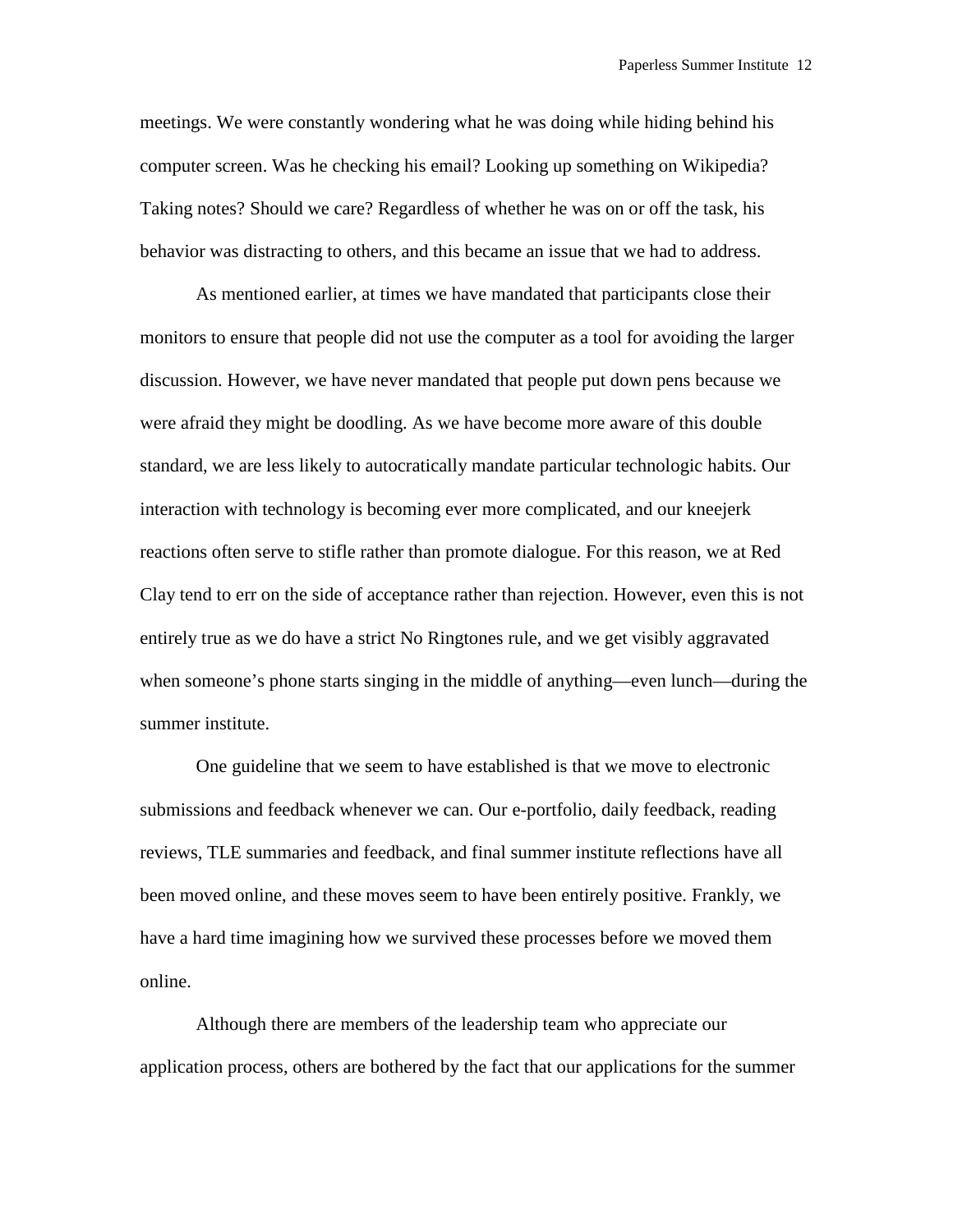institute and our professional learning workshops are currently submitted solely via traditional mail. We would love to automate much of this process and move it online. That said, we appreciate that we are more likely to get student work submitted with our applications when it is delivered with three copies of the application. If we moved the application online, we would either lose this dimension of the application, or have to work through the tedium of matching email applications with supporting documents sent via traditional mail.

We have found that paper is wonderful for establishing an immediate goal: A quick note, a quick read, a quick reflection, a quick insight, all are more comfortable well today anyway—on paper. However, technology allows us to create a living space to develop, store, and review our ideas as they grow. Our blogs, wikis, and online surveys have archived our discussions in ways that are extremely useful. Although we have teacher-consultants working for the site who possess amazing organizational skills and who dutifully file important documents when they are created, once the file cabinet door is closed, the document is practically nonexistent. There it lives in the state of limbo as a filed work of art. We are much more likely to review a thread on a blog or click through all the pages on a wiki than we are to randomly search through our filing cabinets trying to recall "the good times" or seek that cool activity we now need.

Interestingly, the use of wikis, discussion groups, and online surveys has also made the wall space of our classroom less of a scarce commodity. Our group protocols will be posted on the second day of the institute and remain through the last. We will add to the walls maybe one or two sheets a day, as opposed to three or four per morning or afternoon session, and most of it will last through the summer institute. At the end of the